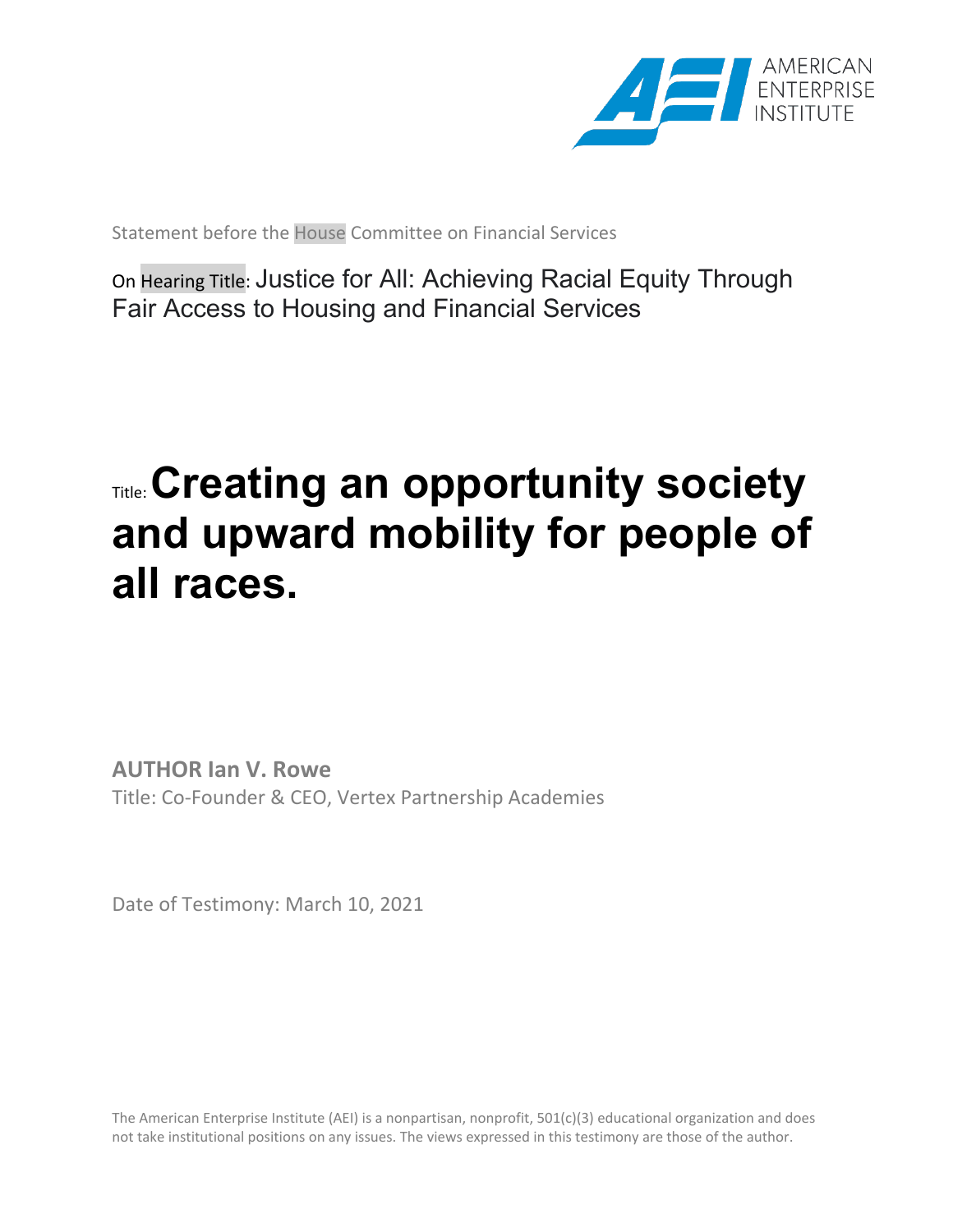**"Creating an opportunity society and upward mobility for people of all races." Testimony for U.S. House of Representatives Committee on Financial Services Washington, DC., March 10, 2021**

## **Ian V. Rowe, Co-Founder & CEO, Vertex Partnership Academies**

To the distinguished members of the House of Representatives Committee on Financial Services, good morning. My name is Ian Rowe.

I submit my testimony today as a proud product of the New York City public school system kindergarten through 12th grade, and a graduate of Brooklyn Tech High School, Cornell University College of Engineering and Harvard Business School. I am the founder and CEO of Vertex Partnership Academies, a new network of character-based, International Baccalaureate high schools, with the first campus to open in the Bronx in 2022. For the past 10 years, I was CEO of a non-profit network of public charter elementary and middle schools in the heart of the South Bronx and the Lower East Side of Manhattan. Our faculty had the solemn responsibility to educate more than 2,000 students—primarily low-income, black and Hispanic kids. We had nearly 5,000 families on our waiting list, all desperate for their kids to receive a high quality education.

Many of our parents faced racial discrimination and other challenges in their own lives and feared that their children might as well. But these parents chose our schools because they wanted their children to develop the skills and habits to become agents of their own uplift and build a better life, even in the face of structural barriers. In District 8, of the nearly 2,000 public school students beginning high school in the South Bronx in 2015, only 2 percent [graduated](https://data.nysed.gov/gradrate.php?year=2019&instid=800000046547) ready for college four years later. A shocking 98 percent of students either dropped out of high school before completing their senior year—or if they did manage to graduate, would still be required to take remedial, catch-up classes in community college due to low math and reading scores on state exams. By contrast, at our all-boys school at 151st Street and Grand Concourse in the South Bronx, in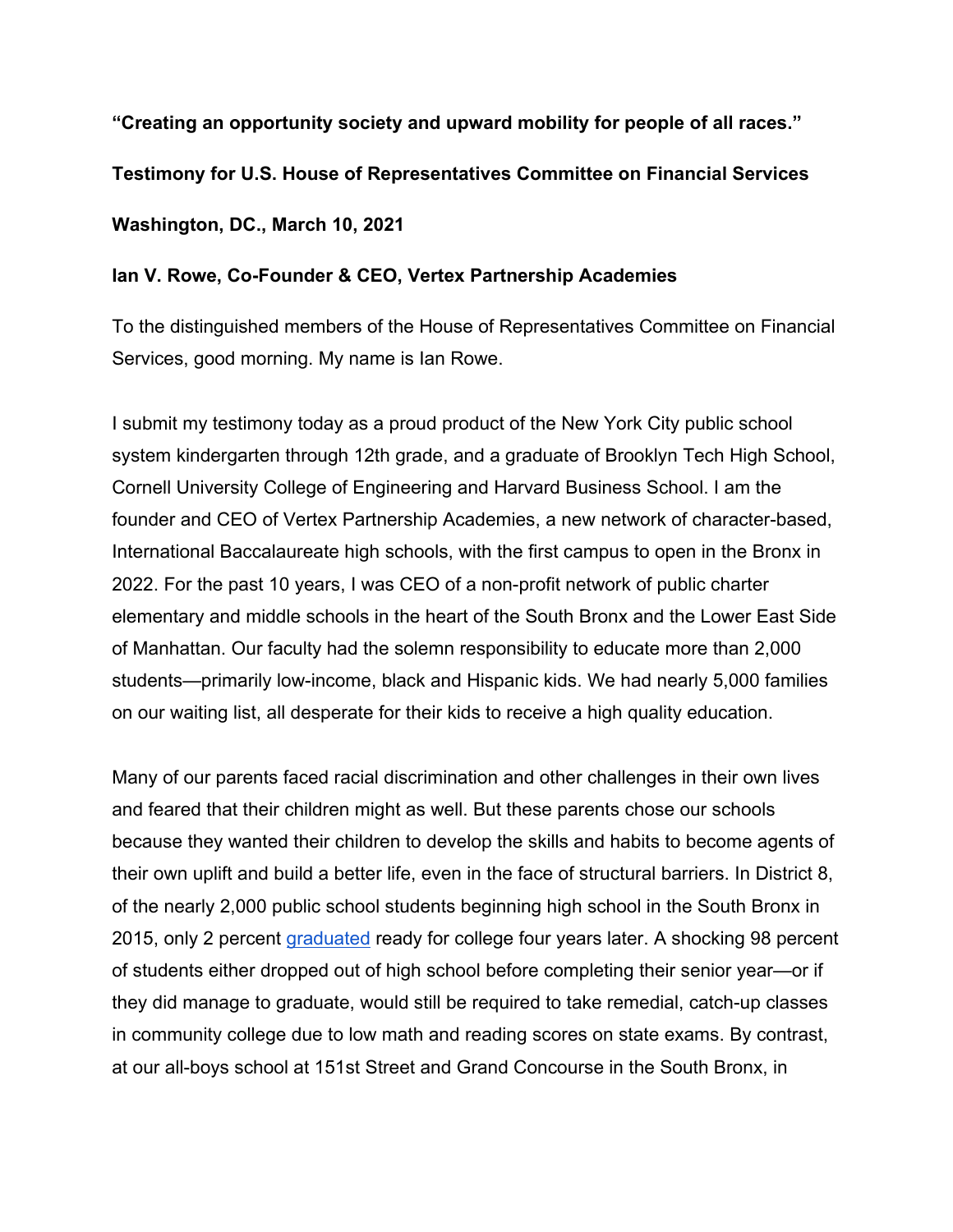2018-19, the last year state tests were administered, [nearly 70 percent of our students](https://data.nysed.gov/assessment38.php?subject=Mathematics&year=2019&instid=800000071084)  [passed the state math exam.](https://data.nysed.gov/assessment38.php?subject=Mathematics&year=2019&instid=800000071084)

I share this data point because as we as a country are having crucial conversations about race, it is easy to forget that the racial disparities we are seeking to close originated long before they show up as statistical gaps in financial wealth, home ownership or educational achievement. If only 2% of mostly black and brown kids are graduating from high school capable of doing even basic reading and math, why would we reasonably expect these same kids as adults to be flourishing in higher education and the workplace, starting businesses, getting married, having children within marriage, or any of the other behaviors that typically mark passage into young adulthood and likely entry into the middle class or beyond?

And if we are focused on upward mobility, we should also be wary of the goal to achieve "racial equity." Consider that in 2019, only [one third of all eighth grade students scored](https://www.nationsreportcard.gov/highlights/reading/2019/)  ["Proficient" on the National Assessment of Progress i](https://www.nationsreportcard.gov/highlights/reading/2019/)n reading. In each year since the Nation's Report Card was first administered in 1992, [less than half](https://nces.ed.gov/nationsreportcard/data/) of the nation's white students in the fourth, eighth, and 12th grades scored NAEP proficient in reading. The sad irony is that closing the black-white achievement gap, achieving racial equity, would mean black student outcomes would grow from sub-mediocrity in terms of reading performance to full mediocrity.

So as we consider strategies to create an opportunity society and upward mobility for people of all races, I ask you to follow the philosophy we practiced in our schools: start early with the end in mind; and to study the success of those who have achieved excellence, not just equity.

Now as this committee knows so well, a range of studies have identified "toxic levels of wealth inequality," particularly between black and white Americans. According to the 2016 Survey of Consumer Finances, the median African American family possessed approximately \$17,000 in net wealth, while the median white family had amassed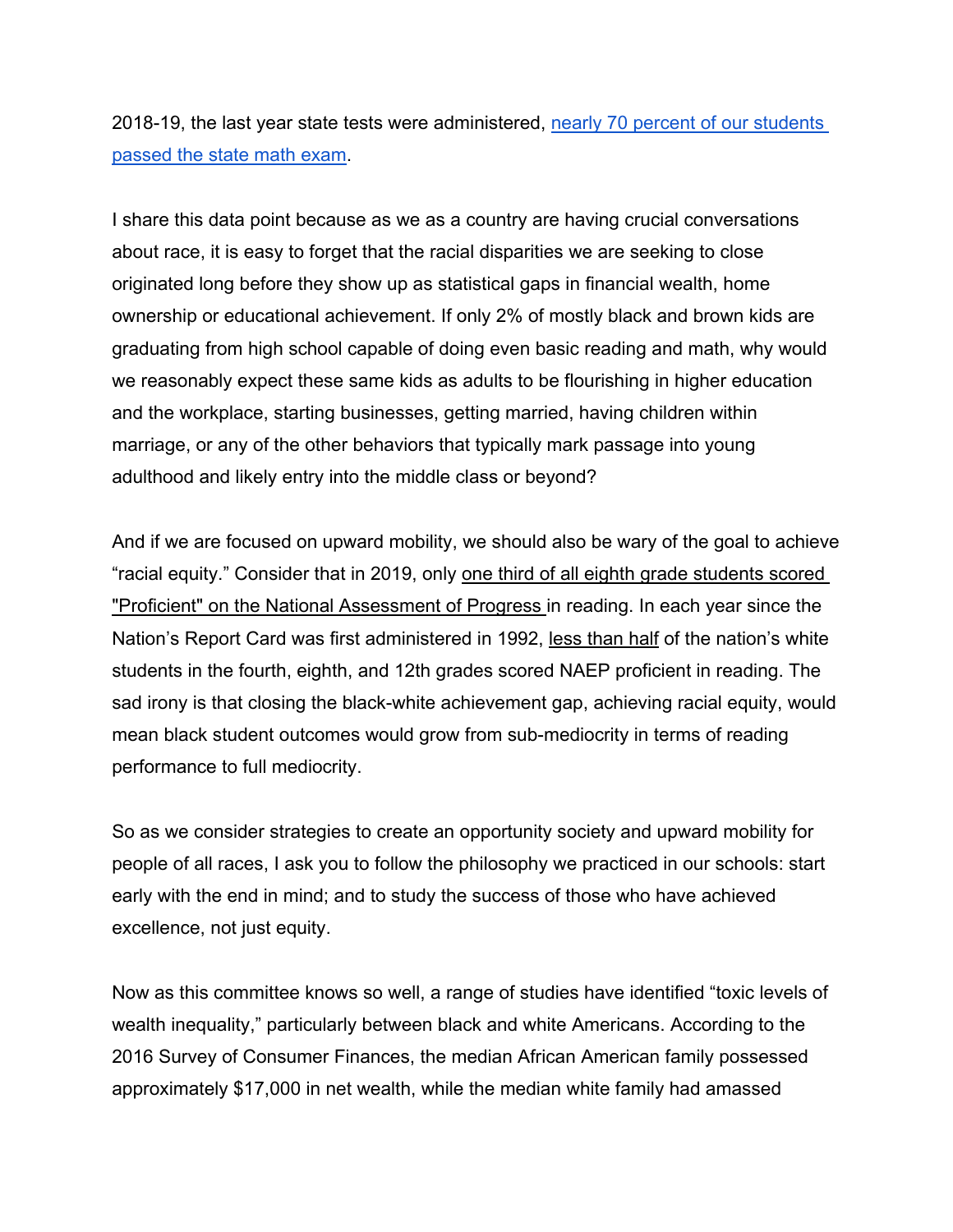\$171,000 in net wealth. For some, this gap is vibrant proof of a permanent and insurmountable legacy of racial discrimination.

As a result, today's public discourse is dominated by the disempowering narrative that unless institutional barriers are removed, black Americans are trapped in a perpetual cycle of economic victimhood. The Institute for Policy Studies notes, "Changes in individual behavior will not close the racial wealth divide, only structural systemic policy change can do that." In *What We Get Wrong About Closing the Racial Wealth Gap*, William Darity Jr. et al. assert, "There are no actions that black Americans can take unilaterally that will have much of an effect on reducing the racial wealth gap." *New York Times* reporter Nikole Hannah Jones argues: "None of the actions we are told black people must take if they want to 'lift themselves' out of poverty and gain financial stability—not marrying, not getting educated, not saving more, not owning a home—can mitigate 400 years of racialized plundering."

Imagine you are a 12-year-old black boy living in the South Bronx, with aspirations to work hard to achieve the American dream. Yet you are repeatedly told there is nothing you can do individually to achieve that goal. Imagine further that this message comes from adults who claim to advocate on your behalf, and yet they tell you it is pointless to even try, simply because you are black and have no individual ability to close the racial wealth divide.

As someone who has run public charter schools in low-income communities in the Bronx, I know how debilitating such a narrative can be for a student's hopes and aspirations. Rather than helping that young man develop personal agency and an understanding of the behaviors most likely to propel him into success, this message will only teach what psychologists term "learned helplessness."

Not only does this notion that individual effort is worthless depress human motivation, but it is also demonstrably wrong. There *are* decisions within the control of black kids and children of all races—that increase their likelihood to improve their economic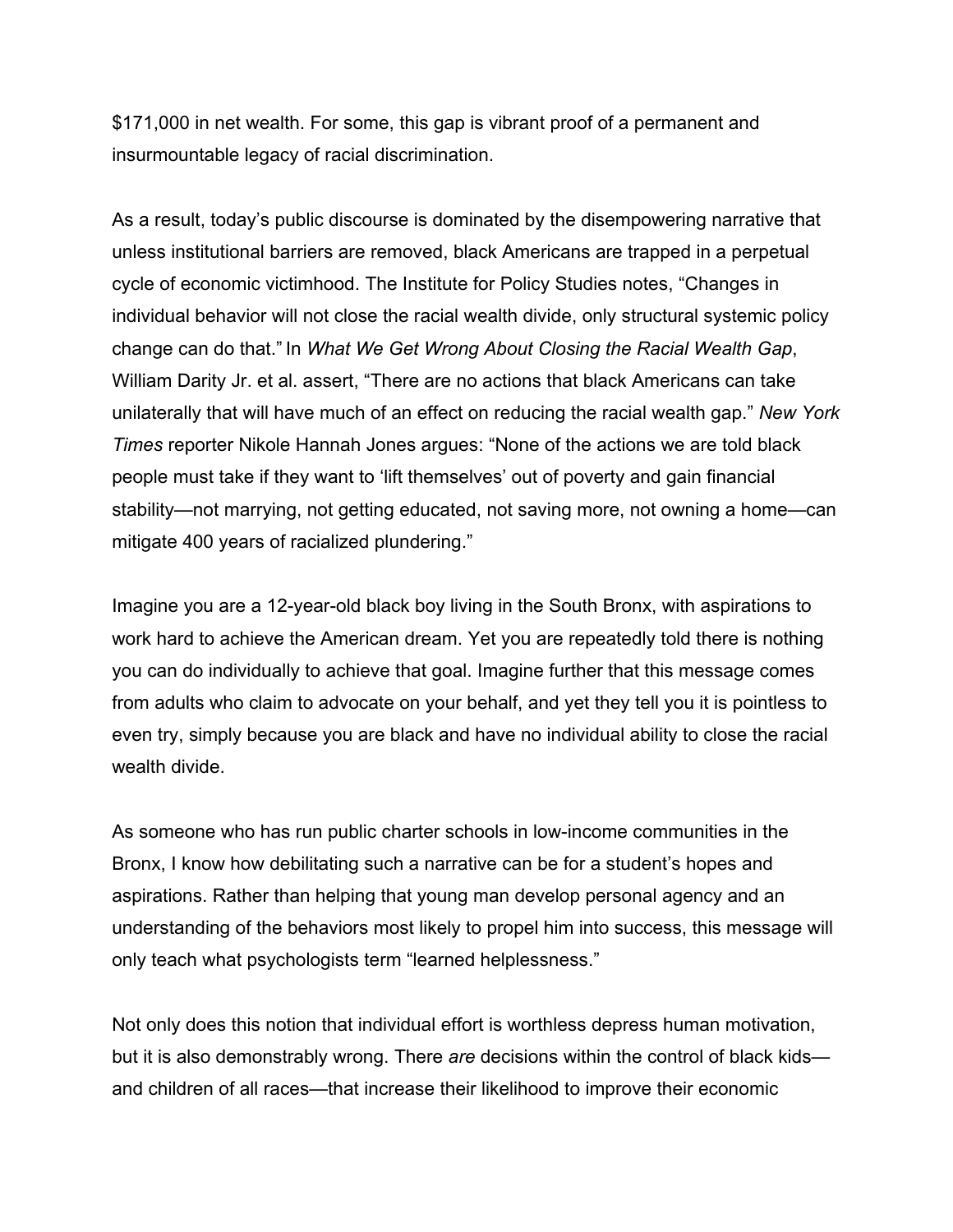outcomes within a single generation and thus their ability to transfer wealth across generations.

For example, while strengthening family structure would not single-handedly close the racial wealth gap, it is a controllable factor that heavily influences economic outcomes. The same 2016 Survey of Consumer Finances that shows the average black family has 10 times less wealth than the average white family shows the reverse when family structure is considered. Indeed, black households headed by two married parents have nearly twice the median net worth of the typical white, single-parent household (Figure 1).

Figure 1. Median Net Worth of Two-Parent Black Households vs. Single-Parent White Households with Children



Note: Households headed by a widowed parent were excluded from analyses. Source: Author's calculations from Board of Governors of the Federal Reserve System, "Survey of Consumer Finances (SCF)," 2016, https://

www.federalreserve.gov/econres/scfindex.htm.

The 2017 report *The Millennial Success Sequence* finds that a stunning 91 percent of black people avoided poverty when they reached their prime young adult years (age 28–34), if they followed the "success sequence"—that is, they earned at least a high school degree, worked full-time so they learned the dignity and discipline of work, and married before having any children, in that order. In his study "Where is the Land of Opportunity? The Geography of Intergenerational Mobility in the United States," Raj Chetty studied the intergenerational mobility of more than 40 million children and their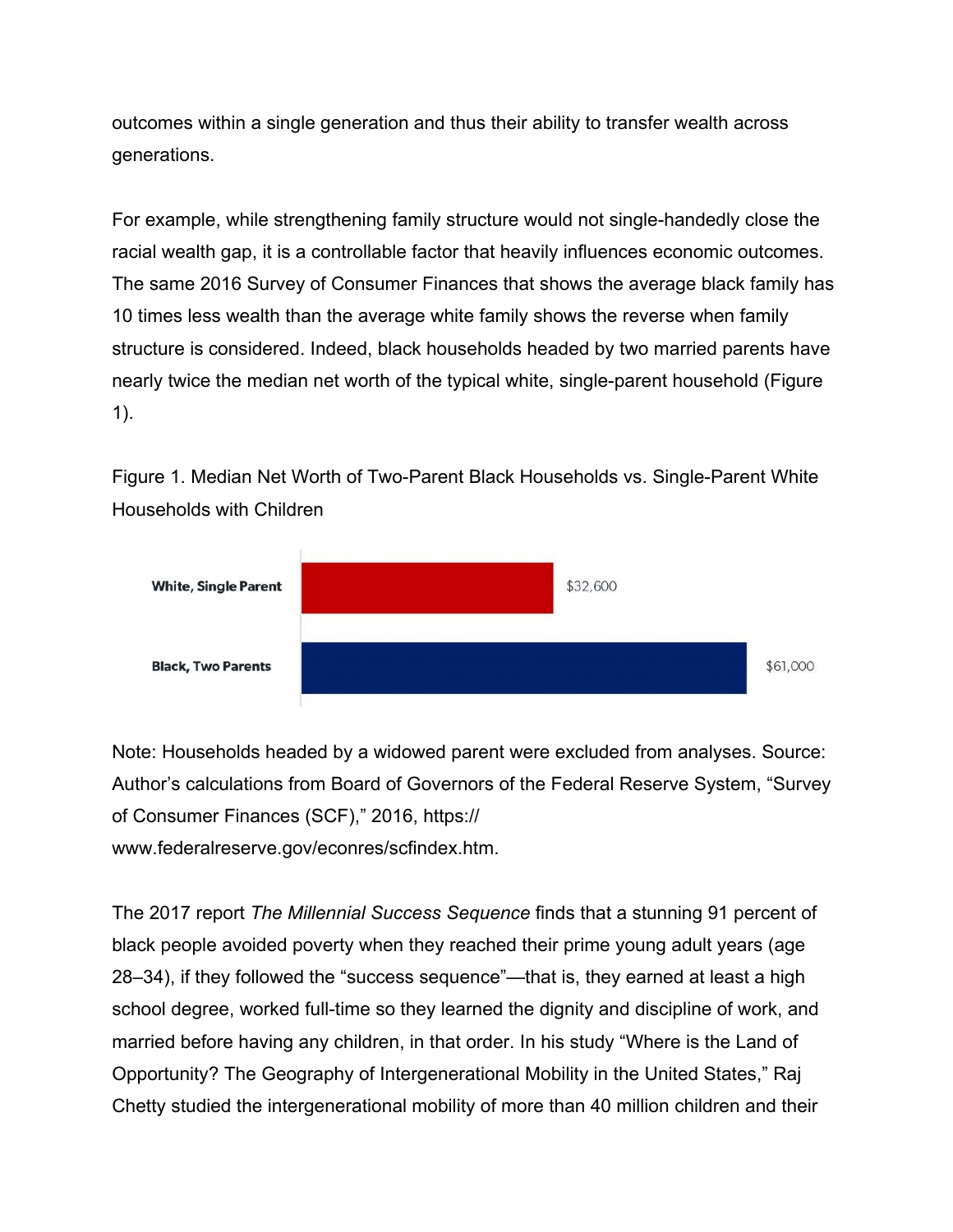parents. They found that *hyper-local* factors—most notably measures of father presence and marriage rates in a given location—drive upward (or downward) mobility and thus the intergenerational transfer of wealth.

In closing, there is no silver bullet intervention that will magically close gaps in racial outcomes, especially when those gaps have causal factors that begin much earlier in life.

That is why policy interventions such as widespread school choice are so important to ensure every parent, regardless of race, income level or ZIP code, should have the power to choose a great public school for their child. I also see a lot of promise in raceneutral policy interventions such as means-tested baby bonds, which would essentially create a trust fund for kids born into low-income families and build a nest egg that by age 18 could be used to pay college tuition, make a down payment on a house or start a business. Such interventions that level the playing field and are tied to building wealth would shape a strong policy portfolio.

In addition to policy levers, we have a moral imperative to encourage young people of all races to adopt a new cultural norm around education, work, and responsible parenthood: the success sequence. Educators and philanthropists should develop evidence-based curricula that help young people build agency by descriptively (versus prescriptively) teaching the success sequence in schools, encourage wealth creation by improving access to venture capital, and organize social and mass media campaigns to normalize a new set of behavioral expectations around family formation.

I look forward to answering your questions.

Thank you.

Ian Rowe Co-Founder & CEO, Vertex Partnership Academies